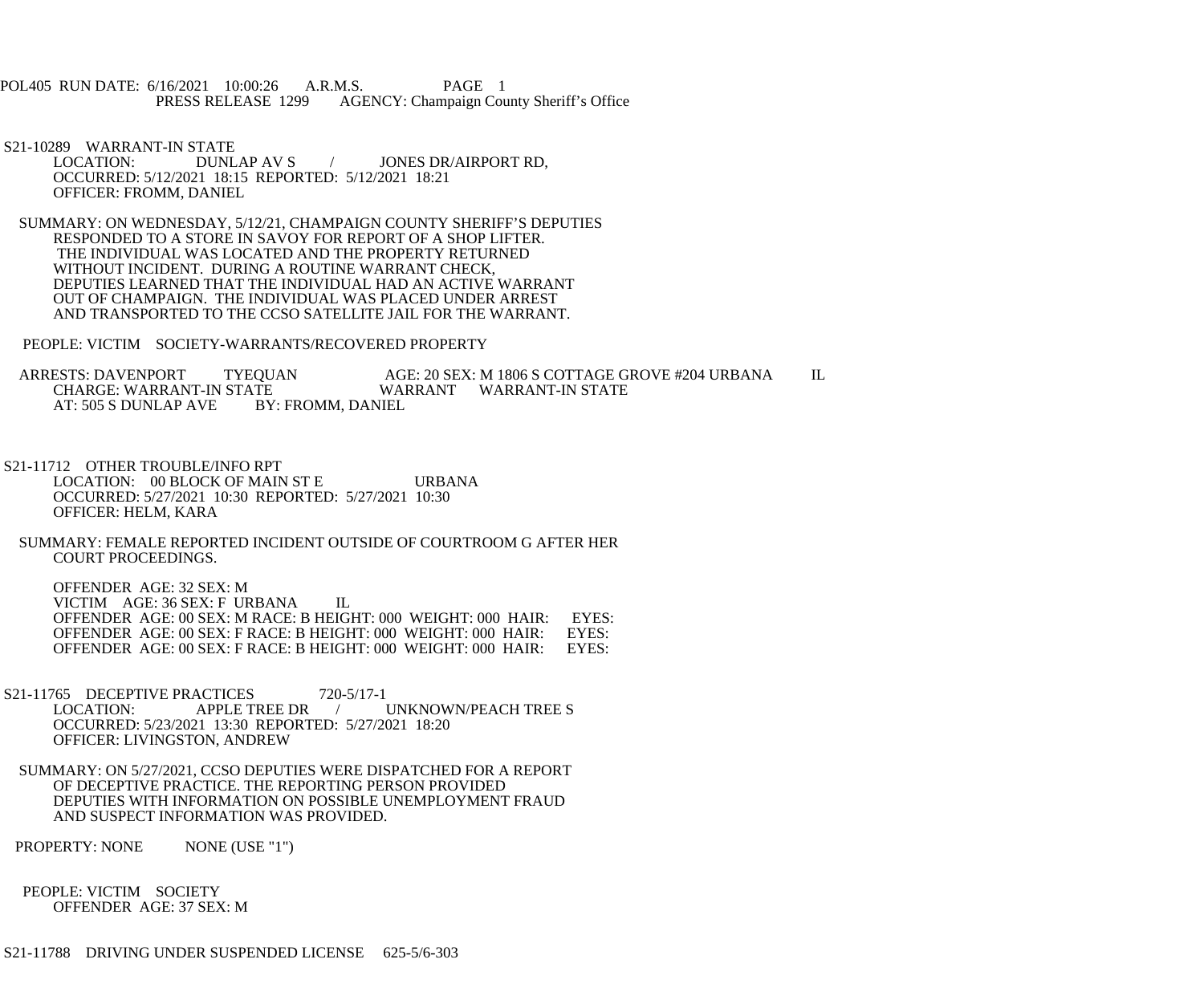POL405 RUN DATE: 6/16/2021 10:00:26 A.R.M.S. PAGE 2 AGENCY: Champaign County Sheriff's Office IMPROPER LANE USAGE 625-5/11-709<br>LOCATION: CUNNINGHAM N CUNNINGHAM N / OLYMPIAN DR OCCURRED: 5/27/2021 22:09 REPORTED: 5/27/2021 22:09 OFFICER: CHRISTENSEN, CORY

- SUMMARY: TRAFFIC STOP INITIATED PURSUANT TO AN IVC VIOLATION IN SOMER TOWNSHIP. THE DRIVER WAS THE REGISTERED OWNER OF THE VEHICLE. THE DRIVER HAD A SUSPENDED IL DL DUE TO A PRIOR DUI ARREST. THE DRIVER WAS ISSUED A CITATION FOR DUS AND THE VEHICLE WAS TOWED PURSUANT TO AN ARTICLE 36 SEIZURE.
- PEOPLE: VICTIM SOCIETY OFFENDER AGE: 58 SEX: M
- ARRESTS: COOK MICHAEL EDWARD AGE: 58 SEX: M 1312 STEPHANIE DR RANTOUL IL CHARGE: DRIVING UNDER SUSPENDED LICENSE 625-5/6-303 DRIVING UNDER SUSPENDED L AT: CUNNINGHAM/OLYMPIAN DR BY: CHRISTENSEN, CORY

S21-11814 DECEPTIVE PRACTICES 720-5/17-1 LOCATION: 00 BLOCK OF 100 NORTH SADOURUS TOWNSHIP OCCURRED: 5/26/2021 8:00 REPORTED: 5/28/2021 11:25 OFFICER: MALLOCH, BRYAN

- SUMMARY: ON MAY 28, 2021 CHAMPAIGN COUNTY DEPUTY SHERIFF'S WERE DISPATCHED TO THE 400 BLOCK OF 100 NORTH FOR A DECEPTIVE PRACTICE REPORT. THE REPORTING PERSON/VICTIM WAS HOME VISITING FAMILY AND FELL VICTIM TO AN ONLINE SCAM. THE VICTIM LIVES IN A DIFFERENT STATE BUT IN CHAMPAIGN COUNTY WHEN THIS OCCURRED. THE VICTIM SUFFERED A MONETARY LOSS.
- PROPERTY: STOLEN 1 CURRENCY-NOT CHECKS/BOND

STOLEN 1 CURRENCY-NOT CHECKS/BOND

 OFFENDER SEX: RACE: HEIGHT: 000 WEIGHT: 000 HAIR: EYES: VICTIM AGE: 64 SEX: F SADORUS IL<br>VICTIM AGE: 44 SEX: M SADORUS IL VICTIM AGE: 44 SEX: M SADORUS

S21-11825 WARRANT-IN STATE<br>LOCATION: MAIN ST E

/ N WALNUT ST/W MAIN S OCCURRED: 5/28/2021 12:34 REPORTED: 5/28/2021 12:34 OFFICER: ALVAREZ,JESSICA

- SUMMARY: ARRESTEE HAD AN OUTSTANDING CHAMPAIGN COUNTY WARRANT AND WAS TRANSPORTED TO THE CHAMPAIGN COUNTY JAIL.
- PEOPLE: VICTIM SOCIETY-WARRANTS/RECOVERED PROPERTY

ARRESTS: BLES KAREN AGE: 36 SEX: F 2001 EAGLE RIDGE CR APT A URBANA IL CHARGE: WARRANT-IN STATE WARRANT WARRANT-IN STATE WARRANT WARRANT-IN STATE AT: 101 E MAIN ST URBANA IL BY: ALVAREZ,JESSICA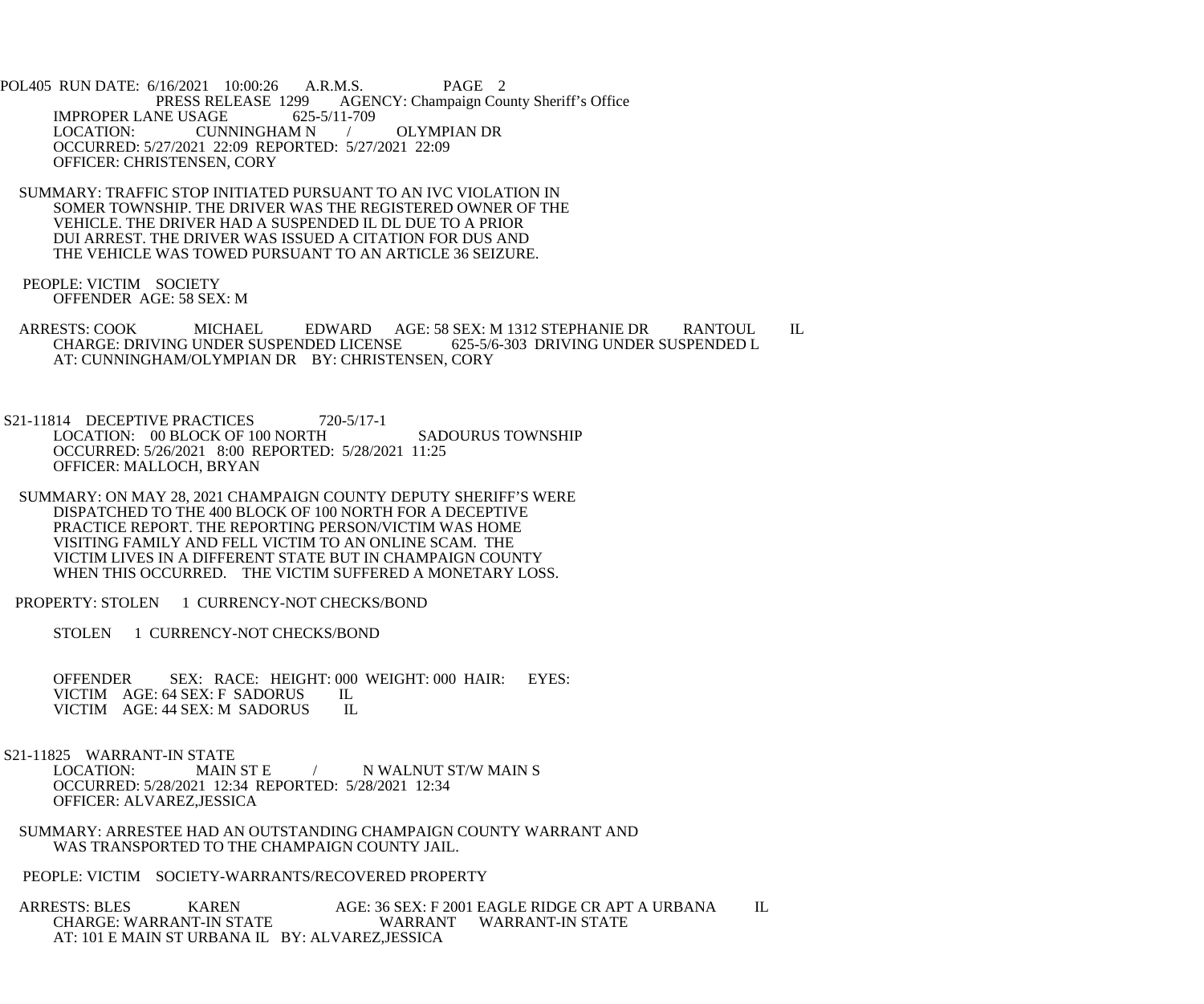POL405 RUN DATE: 6/16/2021 10:00:26 A.R.M.S. PAGE 3<br>PRESS RELEASE 1299 AGENCY: Champaign Cou AGENCY: Champaign County Sheriff's Office

- S21-11871 WARRANT-IN STATE DRIVING UNDER SUSPENDED LICENSE 625-5/6-303 OPERATE UNINSURED MOTOR VEHICLE 625-5/3-707<br>LOCATION: UNIVERSITY AVE / CUNNINGHAM AVE LOCATION: UNIVERSITY AVE OCCURRED: 5/28/2021 22:08 REPORTED: 5/28/2021 22:08 OFFICER: REIFSTECK, CHASE
- SUMMARY: ON FRIDAY (05/28/21) AT APPROXIMATELY 2208 HRS, A TERRY STOP WAS CONDUCTED ON A SILVER JEEP SUV, BY A CHAMPAIGN COUNTY DEPUTY SHERIFF. THE DRIVER OF THE VEHICLE WAS CITED FOR OPERATING A MOTOR VEHICLE, WITH A SUSPENDED DRIVER'S LICENSE. THE DRIVER AND ONE OF THE PASSENGERS WERE EACH ISSUED AN NTA, FOR WARRANTS THAT THEY HAD POSSESSED, FOR THEIR ARREST. THE DRIVER AND HIS PASSENGERS WERE RELEASED AFTER THE TRAFFIC STOP, FOLLOWING THE ARRIVAL OF A VALID DRIVER.

PEOPLE: VICTIM SOCIETY-WARRANTS/RECOVERED PROPERTY

 ARRESTS: FINLEY KENON MARQUIS AGE: 29 SEX: M 509 MACARTHUR DR URBANA IL WARRANT WARRANT-IN STATE AT: BROADWAY AV/UNIVERSITY AV BY: REIFSTECK, CHASE<br>FINLEY KENON MAROUIS AGE: 29 SEX: M 509 N MARQUIS AGE: 29 SEX: M 509 MACARTHUR DR URBANA IL<br>USPENDED LICENSE 625-5/6-303 DRIVING UNDER SUSPENDED L CHARGE: DRIVING UNDER SUSPENDED LICENSE 62<br>AT: BROADWAY/UNIVERSITY BY: REIFSTECK, CHASE AT: BROADWAY/UNIVERSITY<br>FINLEY KENON MA FINLEY KENON MARQUIS AGE: 29 SEX: M 509 MACARTHUR DR URBANA IL CHARGE: OPERATE UNINSURED MOTOR V CHARGE: OPERATE UNINSURED MOTOR VEHICLE 645-5.<br>AT: BROADWAY/UNIVERSITY BY: REIFSTECK, CHASE AT: BROADWAY/UNIVERSITY

MAZE-BILLINGS DESTINEY P AGE: 22 SEX: F 509 MACARTHUR DR URBANA IL<br>CHARGE: WARRANT-IN STATE WARRANT WARRANT-IN STATE WARRANT WARRANT-IN STATE AT: BROADWAY/UNIVERSITY AVE BY: REIFSTECK, CHASE

- S21-11878 SPEEDING (RADAR) 625-5/11-601B<br>LOCATION: 1100 NORTH 1600 1100 NORTH / 1600 EAST OCCURRED: 5/29/2021 1:55 REPORTED: 5/29/2021 1:57 OFFICER: MEEKER, JR
- SUMMARY: THE VEHICLE WAS TRAVELING AT 86 MPH IN A 55 MPH ZONE. THE DRIVER WAS WRITTEN A CITATION FOR: SPEEDING 86 MPH IN A 55 MPH ZONE / 11-601.5(A)

PEOPLE: VICTIM SOCIETY

ARRESTS: ADAMS CIERRA M AGE: 24 SEX: F 1560 E CANTRELL ST DECATUR IL<br>CHARGE: SPEEDING (RADAR) 625-5/11-601 SPEEDING (RADAR) 625-5/11-601 SPEEDING (RADAR) AT: 1600 EAST/1500 NORTH BY: MEEKER, JR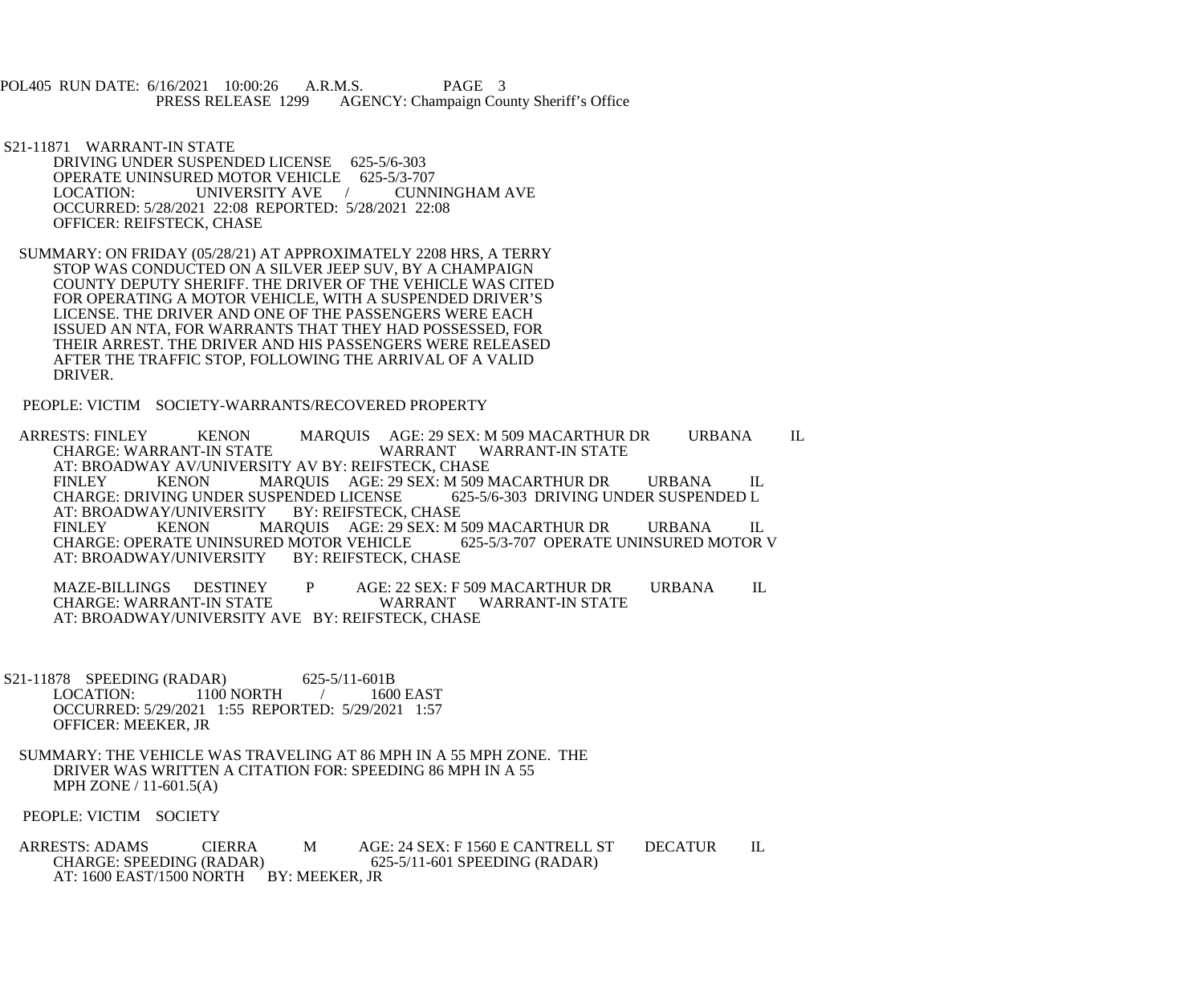POL405 RUN DATE: 6/16/2021 10:00:26 A.R.M.S. PAGE 4<br>PRESS RELEASE 1299 AGENCY: Champaign Cou AGENCY: Champaign County Sheriff's Office

- S21-11900 CRIMINAL DAMAGE TO PROPERTY 720-5/21-1 LOCATION: 00 BLOCK OF HAMILTON AVE URBANA TOWNSHIP OCCURRED: 5/29/2021 11:09 REPORTED: 5/29/2021 11:09 OFFICER: MALLOCH, BRYAN
- SUMMARY: ON MAY 29, 2021 CHAMPAIGN COUNTY DEPUTY SHERIFF'S WERE DISPATCHED TO THE 1600 BLOCK OF HAMILTON AVENUE IN URBANA TOWNSHIP FOR A CRIMINAL DAMAGE REPORT. THE REPORTING PARTY/VICTIM STATED THAT A PERSON KNOWN TO HER JUST THREW A BRICK AT HER FRONT WINDOW AND BROKE IT. THE OFFENDER THEN LEFT THE SCENE.

PROPERTY: DAMAGED 1 WINDOW

 OFFENDER AGE: 31 SEX: M VICTIM AGE: 42 SEX: F URBANA IL

- S21-12001 ASSIST AMBULANCE WARRANT-IN STATE<br>LOCATION: RICHLAND ST / N PRAIRIEVIEW RD/WIL OCCURRED: 5/30/2021 17:39 REPORTED: 5/30/2021 17:40 OFFICER: JAMES, ALEXANDER
- SUMMARY: ON 05/30/21 AT APPROXIMATELY 1739 HOURS, CHAMPAIGN COUNTY DEPUTIES WERE DISPATCHED TO AN ADDRESS IN MAHOMET TOWNSHIP FOR A REPORT A DOMESTIC. UPON INVESTIGATION, AN INVOLVED SUBJECT WAS TRANSPORTED TO A LOCAL AREA HOSPITAL DUE TO A HIGH INTOXICATION LEVEL.
- PEOPLE: VICTIM SOCIETY-WARRANTS/RECOVERED PROPERTY

ARRESTS: VINING CHARLES E AGE: 65 SEX: M 497 RICHLAND MAHOMET IL CHARGE: WARRANT-IN STATE CHARGE: WARRANT-IN STATE WARRANT<br>AT: MAHOMET TOWNSHIP BY: JAMES, ALEXANDER AT: MAHOMET TOWNSHIP

 S21-12020 BATTERY 720-5/12-3 LOCATION: 00 BLOCK OF LEE ST OCCURRED: 5/30/2021 21:40 REPORTED: 5/30/2021 21:40 OFFICER: WILLMORE, JUSTIN

 SUMMARY: ON MAY 30,2021, CHAMPAIGN COUNTY SHERIFF'S DEPUTIES WERE DISPATCHED TO AN ADDRESS IN MAHOMET TOWNSHIP FOR A REMOVE SUBJECT. DEPUTIES ARRIVED ON SCENE AND INTERVIEWED ALL INVOLVED PARTIES. AFTER SPEAKING TO ALL PARTIES IT WAS DETERMINED THAT A BATTERY OCCURRED, HOWEVER, THE VICTIM DID NOT WISH TO PURSUE ANY CHARGES. THE SUSPECT WAS REMOVED FROM THE ADDRESS AND RETURNED BACK TO THEIR RESIDENCE.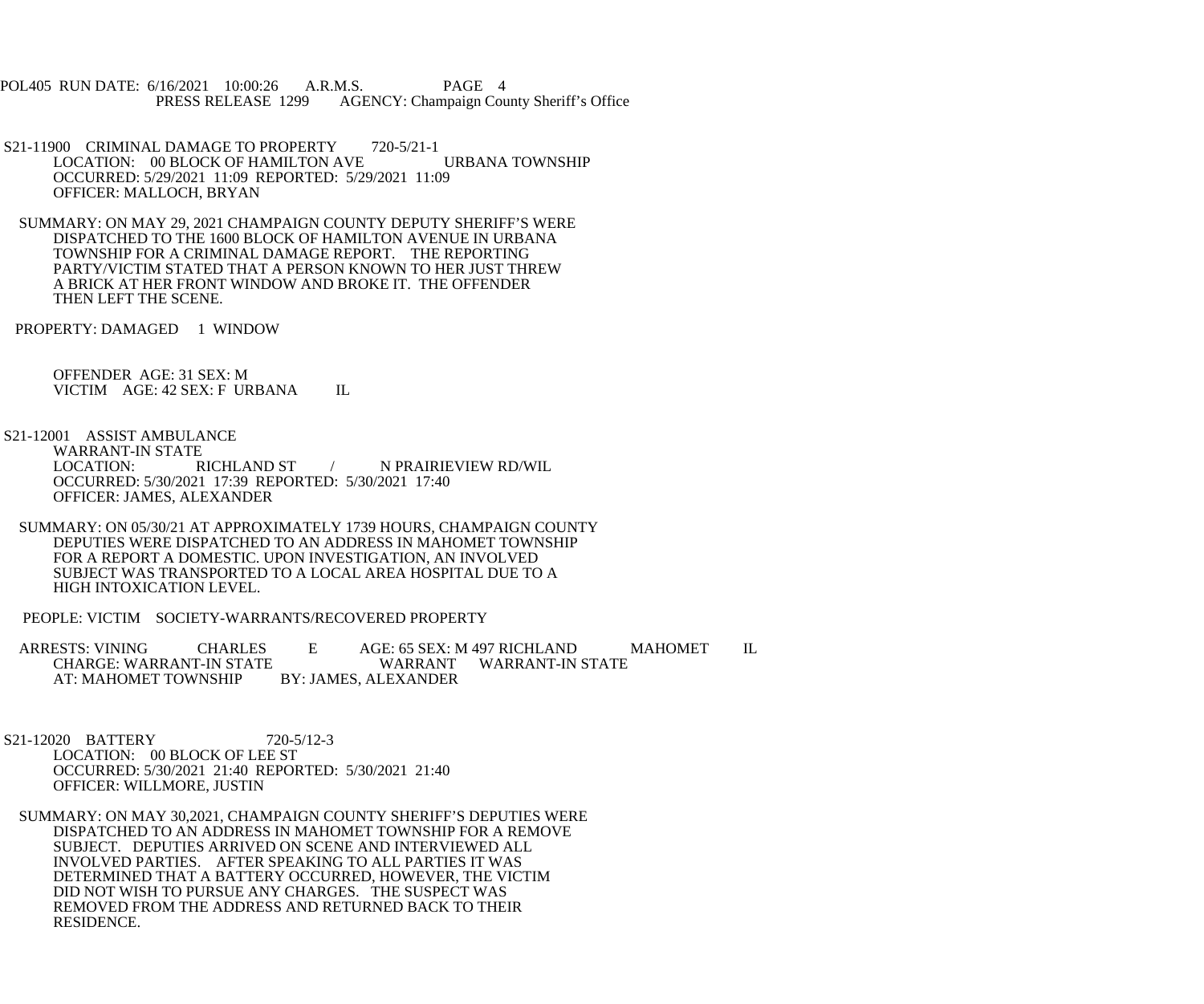POL405 RUN DATE: 6/16/2021 10:00:26 A.R.M.S. PAGE 5<br>PRESS RELEASE 1299 AGENCY: Champaign Cou AGENCY: Champaign County Sheriff's Office

 OFFENDER AGE: 35 SEX: F VICTIM AGE: 45 SEX: M MAHOMET IL

- S21-12063 ASSAULT 720-5/12-1<br>LOCATION: OLYMPIAN RD / COUNTRYVIEW RD/CUNNI OCCURRED: 5/31/2021 18:00 REPORTED: 5/31/2021 18:14 OFFICER: CARLSON,CHRISTOPHER T
- SUMMARY: ON 05/31/2021 AT APPROXIMATELY 1816 HOURS, CHAMPAIGN COUNTY SHERIFF DEPUTIES WERE DISPATCHED TO COUNTRYVIEW ESTATES IN SOMER TOWNSHIP FOR A REPORTED THREATS CALL. THE REPORTING PARTY ADVISED THAT A MALE SUBJECT THAT LIVES WITH HIM AT A RESIDENCE THREATENED TO STAB HIM. UPON INVESTIGATING, DEPUTIES LEARNED THAT THE SUBJECT MAY OR MAY NOT HAVE MADE THREATENING STATEMENTS AND THE INCIDENT WAS DOCUMENTED IN THIS REPORT.

 OFFENDER AGE: 28 SEX: M VICTIM AGE: 30 SEX: M URBANA IL

- S21-12108 WARRANT-IN STATE<br>LOCATION: MAIN ST E / N WALNUT ST/S VINE S OCCURRED: 6/01/2021 10:02 REPORTED: 6/01/2021 10:22 OFFICER: WERTZ, MICHAEL
	- SUMMARY: SUSPECT CAME TO THE CHAMPAIGN COUNTY SHERIFF'S OFFICE FOR UNRELATED BUSINESS WHEN IT WAS LEARNED SHE HAD A WARRANT FOR HER ARREST. SUSPECT WAS ISSUED AN NTA.
- PEOPLE: VICTIM SOCIETY-WARRANTS/RECOVERED PROPERTY OFFENDER AGE: 30 SEX: F
- ARRESTS: IRVIN ROBIN N AGE: 30 SEX: F 3617 N VERMILION ST APT 1 DANVILLE IL CHARGE: WARRANT-IN STATE WARRANT WARRANT-IN STATE AT: 204 EAST MAIN ST URBANA BY: WERTZ, MICHAEL

S21-12128 WARRANT-IN STATE<br>LOCATION: CUNN CUNNINGHAM AV / @ E FORD HARRIS RD OCCURRED: 6/01/2021 15:00 REPORTED: 6/01/2021 15:09 OFFICER: BEARCE, JAROD

 SUMMARY: ON TUESDAY, 06/01/2021, AT APPROXIMATELY 1509 HRS. CCSO DEPUTIES WERE DISPATCHED TO REPORT OF A WANTED SUBJECT AT AN ADDRESS IN SOMER TOWNSHIP. UPON INVESTIGATION THE SUBJECT'S ANKLE MONITOR WAS ACCIDENTALLY ALERTED. WHILE SPEAKING WITH THE SUBJECT DEPUTIES LEARNED THAT HE HAD AN OUTSTANDING WARRANT, A NOTICE TO APPEAR WAS ISSUED.

PEOPLE: VICTIM SOCIETY-WARRANTS/RECOVERED PROPERTY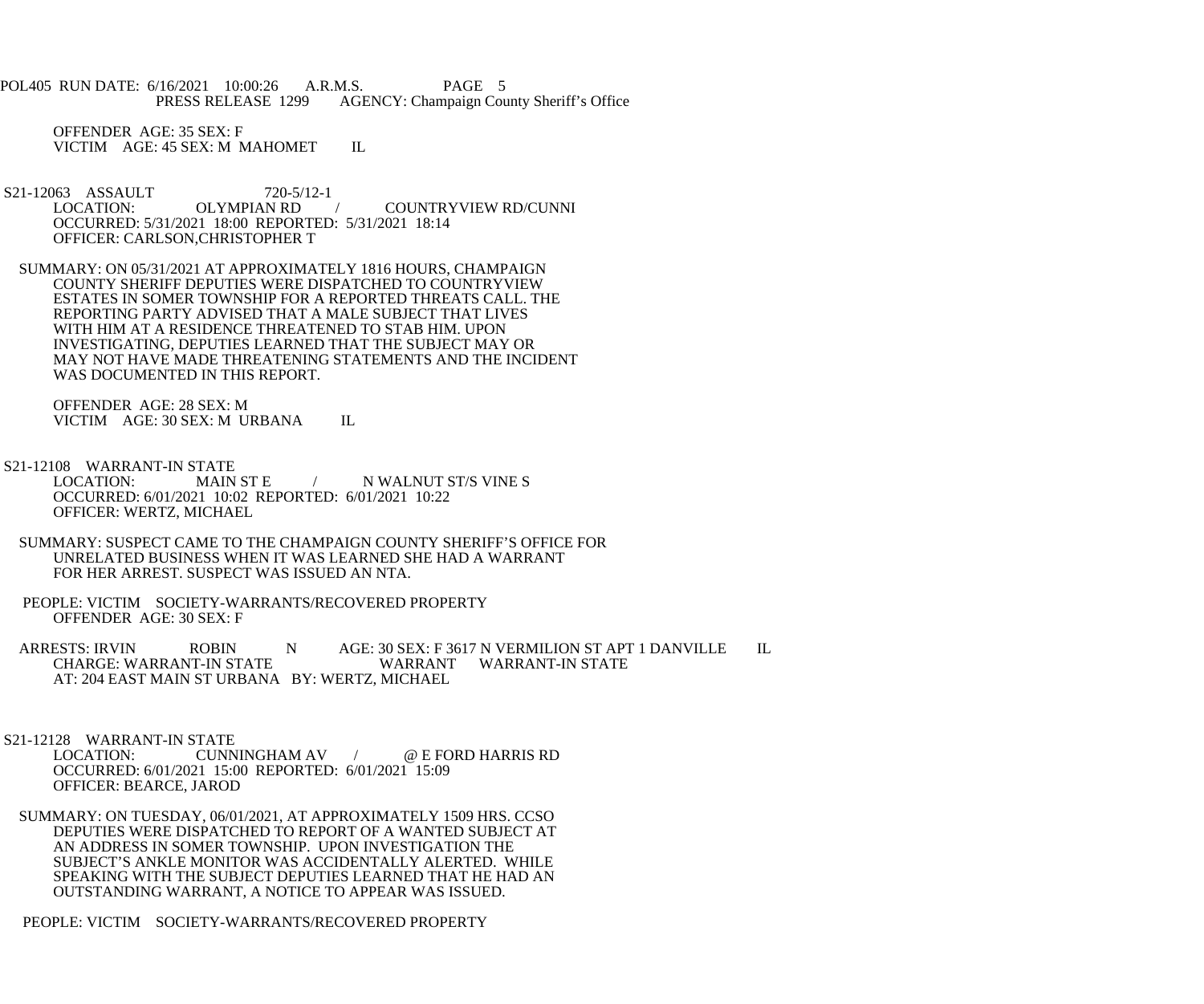POL405 RUN DATE: 6/16/2021 10:00:26 A.R.M.S. PAGE 6<br>PRESS RELEASE 1299 AGENCY: Champaign Cou AGENCY: Champaign County Sheriff's Office

 ARRESTS: AGUIRRE-TRUJILLO ALEX AGE: 24 SEX: M 71 NORWOOD DR URBANA IL CHARGE: WARRANT-IN STATE WARRANT WARRANT-IN STATE<br>AT: URBANA BY: BEARCE. JAROD BY: BEARCE, JAROD

S21-12139 BURGLARY RESIDENTIAL 720-5/19-3<br>LOCATION: 2300N / 1500E/16 1500E/1600E OCCURRED: 6/01/2021 15:00 REPORTED: 6/01/2021 18:01 OFFICER: FRANZEN, KEVIN

 SUMMARY: PROPERTY MANAGER OBSERVED ONE OF HIS VACANT/ABANDONED TRAILERS HAD BOTH DOORS KICKED IN TO THE RESIDENCE. THE PROPERTY MANAGER SAID THE PREVIOUS RESIDENT MOVED OUT APPROXIMATELY TWO MONTHS AGO, DID NOT WHO ACTUALLY OWNED THE PROPERTY, AND DID NOT KNOW WHAT IF ANYTHING WAS MISSING INSIDE THE TRAILER.

PEOPLE: VICTIM SOCIETY<br>OFFENDER SEX: R SEX: RACE: HEIGHT: 000 WEIGHT: 000 HAIR: EYES:

 S21-12326 ASSIST FIRE DEPT LOCATION: 00 BLOCK OF WILLIAMSON ST MAHOMET OCCURRED: 6/03/2021 18:14 REPORTED: 6/04/2021 18:15 OFFICER: JAMES, ALEXANDER

- SUMMARY: ON 06/03 AT APPROXIMATELY 1815 HOURS, CHAMPAIGN COUNTY DEPUTIES WERE DISPATCHED TO AN ADDRESS IN MAHOMET TOWNSHIP FOR A REPORT OF A SHED FIRE. UPON ARRIVAL, A SHED WAS ON FIRE AND EVENTUALLY EXTINGUISHED BY LOCAL FIRE DEPARTMENTS.
- S21-12782 DRIVING UNDER THE INFL-ALCOHOL 625-5/11-501A2 DRIVING UNDER REVOKED LICENSE 625-5/6-303 LOCATION: 00 BLOCK OF IVANHOE DR URBANA OCCURRED: 6/08/2021 20:40 REPORTED: 6/08/2021 20:40 OFFICER: WILLMORE, JUSTIN

 SUMMARY: ON JUNE 8, 2021, CHAMPAIGN COUNTY SHERIFF'S DEPUTIES RESPONDED TO AN ADDRESS IN THE URBANA TOWNSHIP FOR A CHECK WELFARE. DEPUTIES ARRIVED ON SCENE AND DETERMINED THAT THE SUSPECT WAS OPERATING A MOTOR VEHICLE WHILE INTOXICATED. THE SUSPECT WAS TRANSPORTED TO AN AREA HOSPITAL FOR TREATMENT. DEPUTIES SPOKE TO THE SUSPECT AT THE HOSPITAL AND THE SUSPECT ADMITTED TO CONSUMING ALCOHOLIC BEVERAGES PRIOR TO OPERATING THE MOTOR VEHICLE.

PEOPLE: VICTIM SOCIETY

ARRESTS: CORTEZ-CINTO CAROLINA AGE: 40 SEX: F 6 ROWENA DR URBANA IL<br>CHARGE: DRIVING UNDER THE INFL-ALCOHOL 625-5/11-501 DRIVING UNDER THE INFL-AL CHARGE: DRIVING UNDER THE INFL-ALCOHOL AT: 611 PARK BY: WILLMORE, JUSTIN